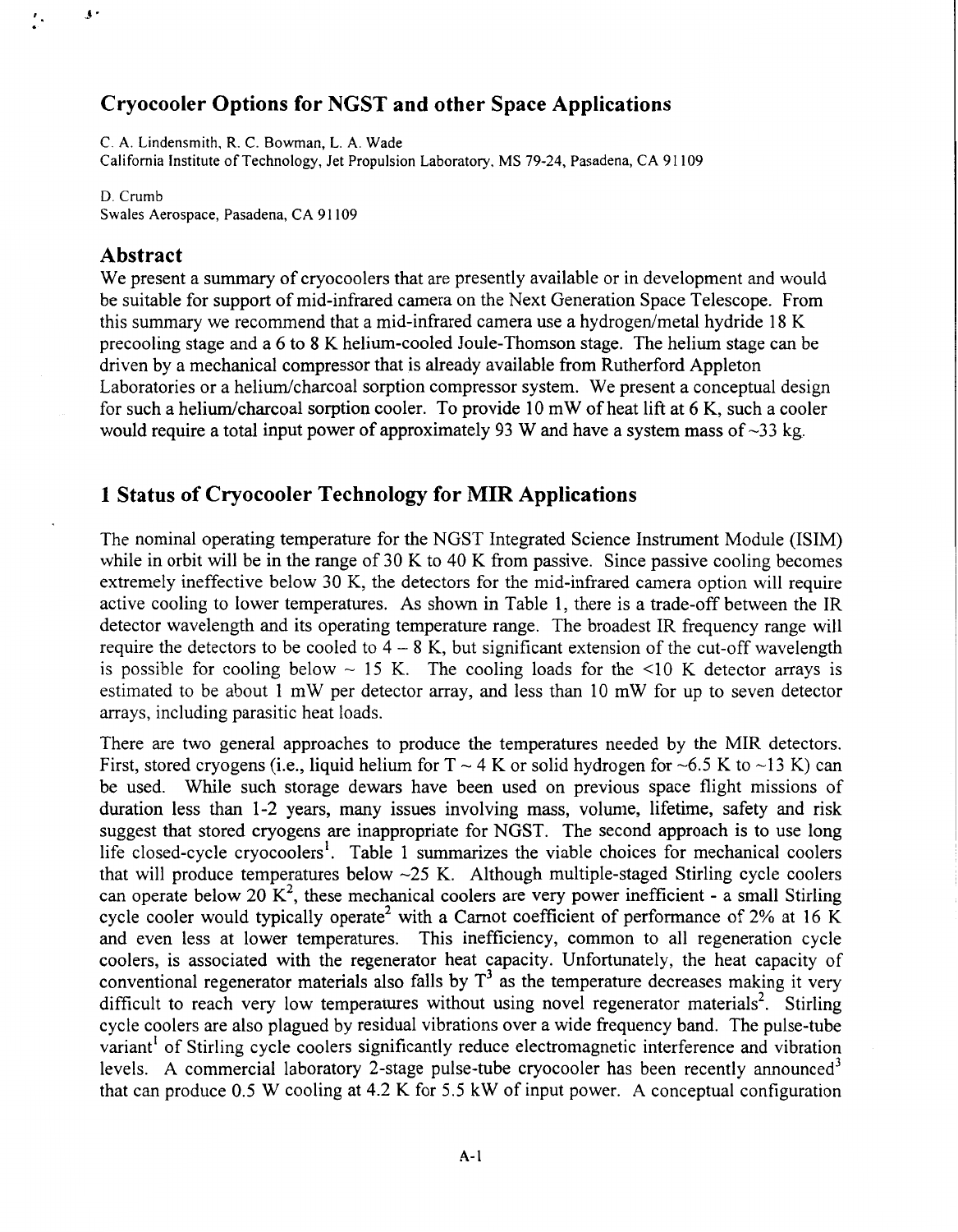of a 4 K pulse-tube cooler that may be adaptable for space applications has been reported<sup>4</sup>. Disadvantages<sup>5</sup> of the pulse-tube design include a slightly lower Carnot efficiency than the Stirling cooler due to irreversibilities in the pulse tube expansion (which also exacerbates the regeneration problems < 20 K) and integration difficulties due to the configuration of the cooler components and the location of the cold block. Stirling and pulse-tube coolers do not scale well for cooling capacities below 200 mW. The input power requirements for cooling to these low temperatures are higher due to poor regenerator performance and real-gas effects. Hence, the Stirling and pulse-tube coolers are presently not viable options for the NGST MIR detectors.

 $\ddot{\phantom{1}}$ 

Three distinct types of cryocoolers remain as viable options for NGST-MIR coolers: **(1)** Joule-Thomson (J-T) cycle coolers with sorption compressors; (2) J-T cycle coolers with mechanical compressors; and (3) miniature Turbo-Brayton mechanical coolers. The operating temperatures and development status for different variations of these coolers are compared in Table 1. While the mechanical coolers would probably use only He as the refrigerant fluid, the sorption coolers

|                         |          |          |              |                             |                   |                             |                                 |                        |                                                 |                                            |                                          | <b>Closed Cycle Continuous Coolers</b> |               | Stored         |                 |
|-------------------------|----------|----------|--------------|-----------------------------|-------------------|-----------------------------|---------------------------------|------------------------|-------------------------------------------------|--------------------------------------------|------------------------------------------|----------------------------------------|---------------|----------------|-----------------|
|                         |          |          |              |                             |                   | <b>Sorption Compressors</b> |                                 |                        |                                                 |                                            | Mechanical                               |                                        |               | Cryogen        |                 |
|                         | Detector |          |              | Periodic                    |                   | Continuous                  |                                 |                        |                                                 | continuous                                 |                                          |                                        |               |                |                 |
|                         |          |          |              |                             |                   |                             |                                 |                        |                                                 |                                            |                                          |                                        |               |                |                 |
|                         |          |          |              |                             |                   | Liquid helium-Charcoal      | Solid Hydrogen-Metal<br>Hydride | Liquid helium-charcoal | Supercritical Helium JT-<br>Charcoal compressor | sorption compressor<br>hydrogen, liquid w/ | hydrogen, solid<br>w/sorption compressor | helium J-T mechanical                  |               |                | Passive Cooling |
| Temp (K)                | Si:Sb    | Si:As    | Si:Ga        | HgCaTe QWP                  |                   |                             |                                 | compressor             |                                                 |                                            |                                          | compressor                             | Turbo-Brayton | Solid Hydrogen |                 |
|                         |          |          |              |                             |                   | 2 He stages                 |                                 | 2 He stages            |                                                 |                                            |                                          |                                        |               |                |                 |
|                         | $4 - 1$  |          |              |                             |                   | 1 He stage                  |                                 | 1 He stage             |                                                 |                                            |                                          | $\overline{\mathbf{s}}$                |               |                |                 |
| 5 <sup>1</sup>          |          |          |              |                             |                   | $\overline{RP}$             |                                 | $\overline{PQP}$       |                                                 |                                            |                                          | (Ranck)                                |               |                |                 |
| 6                       |          | $1 - 1$  |              |                             |                   |                             |                                 |                        | development                                     |                                            |                                          |                                        | development   | SD             |                 |
| $\overline{7}$          |          | $-28.13$ |              |                             |                   |                             |                                 |                        | at JFL                                          |                                            |                                          |                                        | (Goddard)     |                |                 |
| 8                       |          | Start of |              |                             |                   |                             |                                 |                        |                                                 |                                            | concept                                  |                                        |               |                |                 |
| 9                       |          |          |              |                             |                   |                             | SD <sub>1</sub>                 |                        |                                                 |                                            | only                                     |                                        |               |                |                 |
| 10                      |          | 2. Kabup |              |                             |                   |                             | (BETSOB)                        |                        |                                                 |                                            |                                          |                                        |               |                |                 |
| 11<br>12                |          |          |              |                             |                   |                             |                                 |                        |                                                 |                                            |                                          |                                        |               |                |                 |
| 13                      |          |          | rangens      |                             |                   |                             |                                 |                        |                                                 |                                            |                                          |                                        |               |                |                 |
| 14                      |          |          | <b>WELLY</b> |                             |                   |                             |                                 |                        |                                                 |                                            |                                          |                                        |               |                |                 |
| 15                      |          |          |              |                             |                   |                             |                                 |                        |                                                 |                                            |                                          |                                        |               |                |                 |
| 16                      |          |          | <b>CAST</b>  |                             |                   |                             |                                 |                        |                                                 | <b>POP</b>                                 |                                          |                                        |               |                |                 |
| 17                      |          |          |              |                             |                   |                             |                                 |                        |                                                 |                                            |                                          |                                        |               |                |                 |
| 18                      |          |          |              |                             |                   |                             |                                 |                        |                                                 |                                            |                                          |                                        |               |                |                 |
| 19                      |          |          |              |                             |                   |                             |                                 |                        |                                                 |                                            |                                          |                                        |               |                |                 |
| $\overline{\mathbf{z}}$ |          |          |              |                             | <b>BAKER</b>      |                             |                                 |                        |                                                 |                                            |                                          |                                        | <b>ROP</b>    |                |                 |
| 21                      |          |          |              |                             | <b>WINDER</b>     |                             |                                 |                        |                                                 |                                            |                                          |                                        |               |                |                 |
| $\overline{\mathbf{z}}$ |          |          |              |                             | Pakica            |                             |                                 |                        |                                                 |                                            |                                          |                                        |               |                |                 |
| $\overline{\mathbf{z}}$ |          |          |              |                             | <b>SAN DES</b>    |                             |                                 |                        |                                                 |                                            |                                          |                                        |               |                |                 |
| $\overline{24}$         |          |          |              |                             | <b>EXECUTIVE</b>  |                             |                                 |                        |                                                 |                                            |                                          |                                        |               |                |                 |
| 25                      |          |          |              |                             | 动学                |                             |                                 |                        |                                                 |                                            |                                          |                                        |               |                |                 |
| x                       |          |          |              | 2000 1000                   |                   |                             |                                 |                        |                                                 |                                            |                                          |                                        |               |                |                 |
| $\overline{27}$         |          |          |              |                             | <b>STATISTICS</b> |                             |                                 |                        |                                                 |                                            |                                          |                                        |               |                |                 |
| 28                      |          |          |              |                             | <b>RA LIGHT</b>   |                             |                                 |                        |                                                 |                                            |                                          |                                        |               |                |                 |
| $\overline{29}$         |          |          |              |                             |                   |                             |                                 |                        |                                                 |                                            |                                          |                                        |               |                |                 |
| 30                      |          |          |              |                             | a Mad             |                             |                                 |                        |                                                 |                                            |                                          |                                        |               |                |                 |
| 31                      |          |          |              |                             | distribution.     |                             |                                 |                        |                                                 |                                            |                                          |                                        |               |                |                 |
| $\overline{\mathbf{z}}$ |          |          |              | <b>Received</b>             | $-8.12.3$         |                             |                                 |                        |                                                 |                                            |                                          |                                        |               |                |                 |
| $\overline{\mathbf{3}}$ |          |          |              | $\rightarrow$               | <b>BEE</b>        |                             |                                 |                        |                                                 |                                            |                                          |                                        |               |                |                 |
| 피                       |          |          |              | <b>Alle give I surround</b> |                   |                             |                                 |                        |                                                 |                                            |                                          |                                        |               |                |                 |

Table **Ai.** The operating temperature ranges for available mid-IR detectors along with their effective wavelengths are compared to the temperatures provided by various cooling options. The status for the different coolers are:  $POP = Proof-of-Principle by ground test,  $OTS = Off-the-Shelf$  for ground applications,  $SD = Space$$ **Demonstration**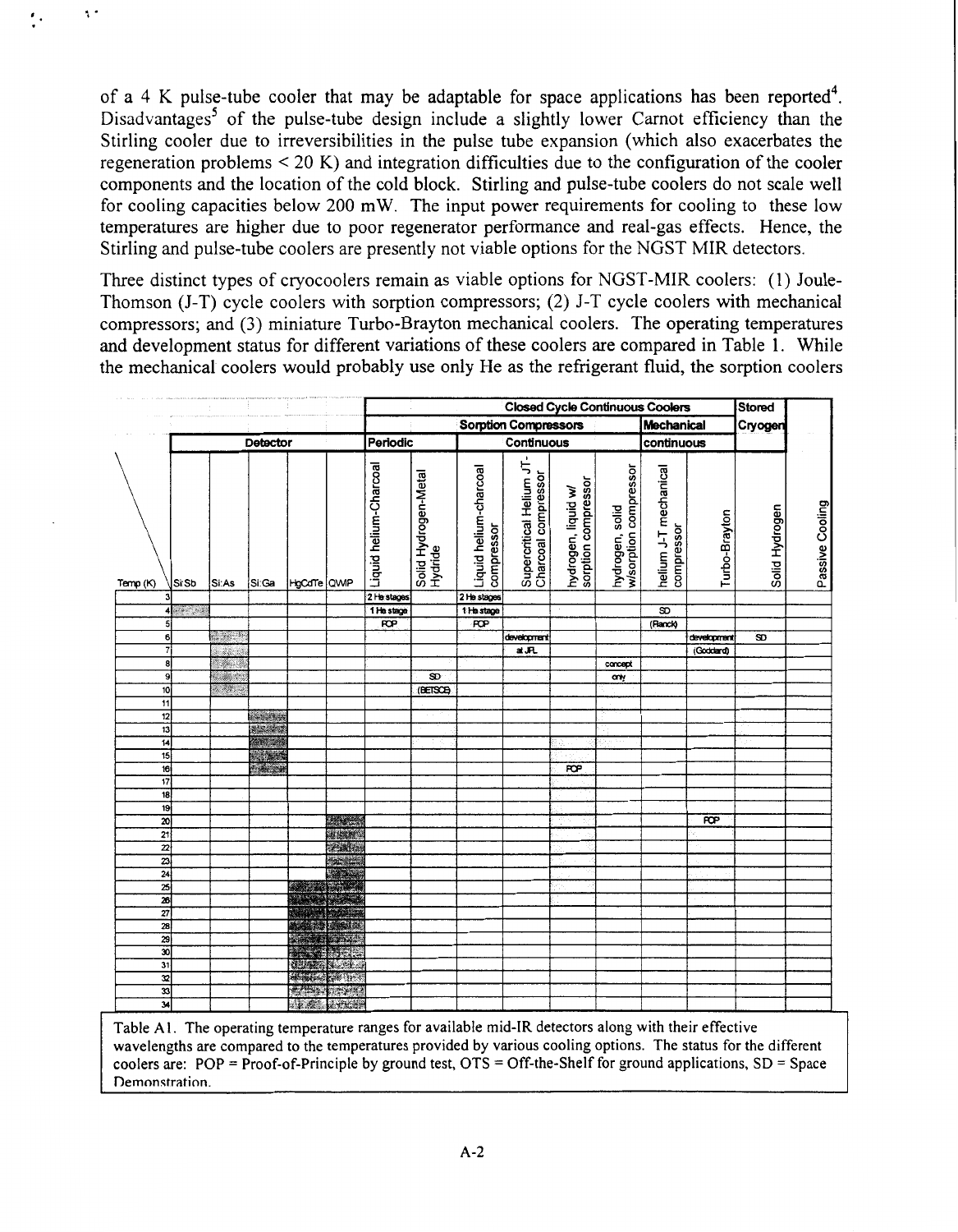use either helium (with a charcoal pump) or hydrogen (with a metal hydride pump) over the cooling range  $\sim$ 1-8 K or 8–25 K, respectively. The sorption coolers can also function in either a periodic mode (i.e., intermittent cooling for short times) or continuous operation to provide a constant cold temperature.

\*. *I.* 

There are presently no space flight demonstrated, long-life cryocoolers available in the temperature range desired for MIR detectors. However, several of the coolers are in various stages of development for cooling applications below 25 K.

- 1.) Creare, Inc. is currently developing a two-stage 25W6K Turbo-Brayton demonstration cooler<sup>6</sup> under the sponsorship of the GSFC for potential NGST application. This type of  $\text{cooler}^7$  has been demonstrated for long-life engineering tests and space flight as a multiwatt cooler at  $T > 65$  K and as a 1 W cooler at 35 K in the laboratory<sup>8</sup>. It remains to be demonstrated whether the Turbo-Brayton coolers can operate efficiently at low power loads and temperatures below 30 K, since parasitic heat losses impact scaling to smaller designs. Furthermore, 20 mW T-B coolers will require reduced dimensions for critical components such as the turboalternator and heat exchanger unit, which will impose significant manufacturing challenges for machining tolerances, etc. and increased risk of instability during operation. Turbo-Brayton coolers also require that the waste heat be exhausted near the point of cooling; in the case of NGST this would require about 100 W to be rejected at 220 K from the ISIM. Technology demonstrations are planned<sup>6</sup> for late 1999 to validate operation of a minitarized turbine rotor and self-acting gas bearings with a flight version cooler to be available in 2003.
- 2.) A helium Joule-Thomson cycle cooler<sup>9</sup> with a mechanical compressor has been demonstrated at **4** K by Rutherford Appleton Laboratory/ Matra Marconi Space Ltd. (RAL/MMS), using a 20 K Stirling upper stage cooler. It is currently being developed as an intermediate cooler<sup>10</sup> (with an 18 K hydrogen-sorption cooler upper stage) for the High-Frequency Instrument on the the ESA Planck mission.
- *3.)* Ball Aerospace has a development project with the USAF for a hydrid 10 K cooler that combines a helium J-T stage coupled to a three-stage Stirling cooler<sup>11</sup>. A new type of rotary vane compressor is being developed for the helium J-T stage. Work has concentrated on developing the He pump, with delivery of a 100 mW at 10 K Engineering Design Model cooler planned by the end of 2000. Taking advantage of the passive thermal cooling of the NGST ISIM to  $\sim$ 35 K, Ball has very recently proposed a two-stage J-T 6 K cooler that would use independent helium and hydrogen J-T loops with separate rotary vane compressors<sup>12</sup>. This cooler would reject  $\sim$ 30 W at 220 K, near the ISIM, and 50 W at 270 K on the spacecraft bus.
- 4.) A periodic solid hydrogen sorption cooler<sup>13</sup> (BETSCE) demonstrated cooling to 10 K during flight operation onboard the Shuttle in May 1996. Pre- and post-flight ground tests produced minimum temperatures down to 9.4 K. Currently, no further development of periodic solid hydrogen sorption cooling is planned.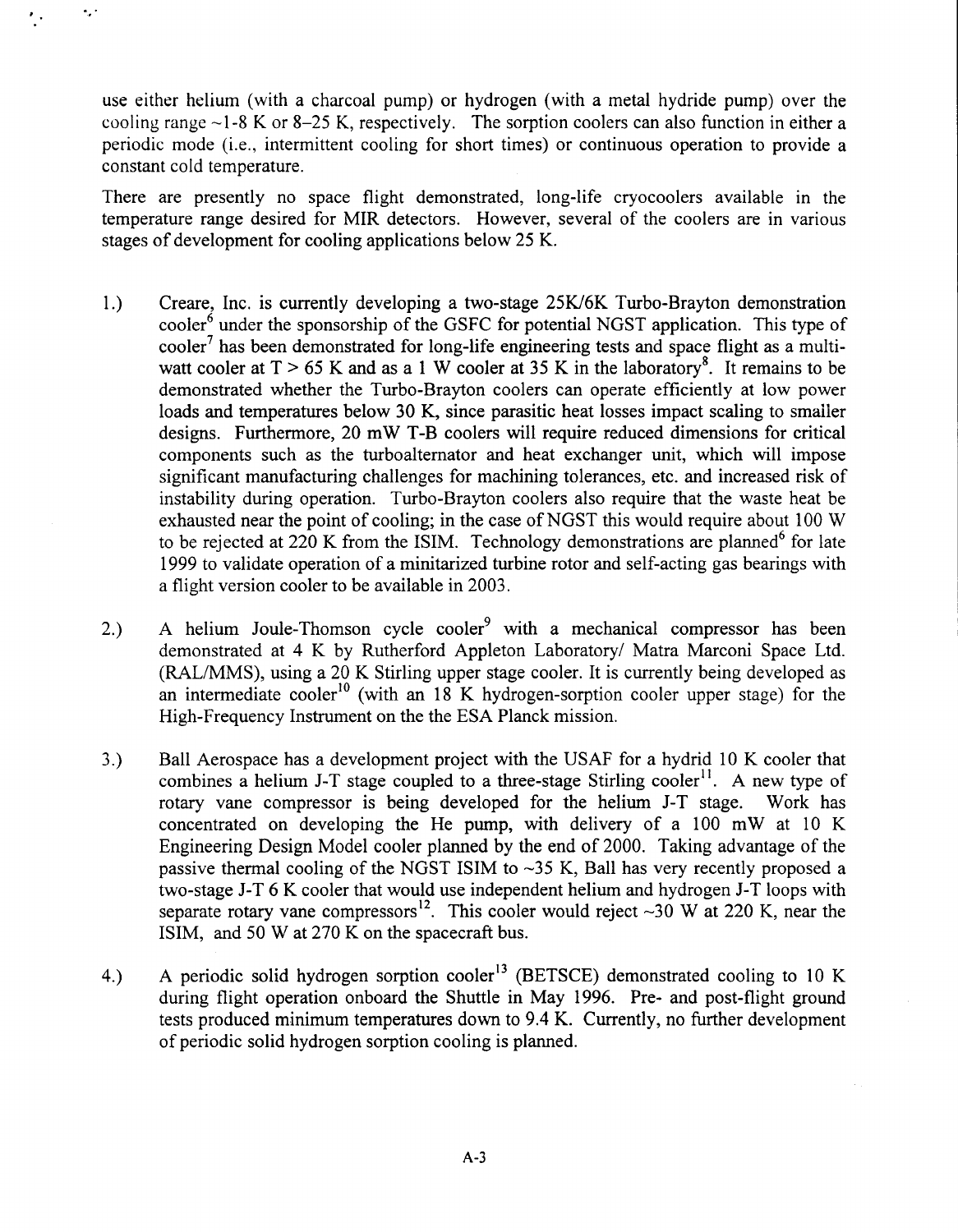Table 2. Cooler System Properties for Various *6* K Cooling Loads. For all cases the combined electronics package **is** assumed to have a mass of **8** kg and an additional power requirement of 10 W. The radiator mass for the hydride cooler system compressors **is** assumed to be 10 **kg.** 

,. **<sup>D</sup>**

| Heat Lift<br>At $6K$<br>(W) | Charcoal<br>Input<br>Power (W)<br>(at 18 K) | Charcoal<br>Sys Mass<br>(kg) | Hydride Input<br>power (W)<br>(at 270 K) | Hydride<br>Svstem | Total<br>System<br> Mass (kg)   Power (W)   Mass (kg) | Total<br>System | At 35 K | Passive Cooling<br>requirements<br>(W)<br>At 270 K |
|-----------------------------|---------------------------------------------|------------------------------|------------------------------------------|-------------------|-------------------------------------------------------|-----------------|---------|----------------------------------------------------|
| 0.005                       | 0.43                                        | .56                          | 66.4                                     | 12                | 76.8                                                  | 30.6            | 0.44    | 66.4                                               |
| 0.010                       | 0.81                                        | .95                          | 82.6                                     | 13.7              | 93.4                                                  | 32.6            | 0.82    | 82.6                                               |
| 0.015                       | 1.20                                        | .34                          | 98.9                                     | 15.4              | 110.1                                                 | 34.7            | 1.21    | 98.9                                               |

- 5.) Several organizations have built laboratory liquid hydrogen sorption coolers<sup>14,15</sup> that operated at cooling temperatures in the range 18 K to 28 K. Currently, JPL is developing a continuous 18-20 K-hydrogen cooler<sup>16,17</sup> for the Planck mission. An Elegant Breadboard (EBB) cooler is be to operating in the laboratory in 2001 with two flight units to be delivered to Europe by 2004.
- **6.)** A Proof-of-Principle (POP) demonstration of continuous formation of solid hydrogen has been performed<sup>18</sup> in 1993. However, no additional experimental work has been done to demonstrate a continuous solid hydrogen sorption cooler using appropriate hydride compressors.
- **7.)** Helium-carbon sorption coolers are well established for periodic operation on the ground<sup>19</sup> and there has been use for short duration rocket flights in space<sup>20</sup>. The continuous He-charcoal sorption cooler has been demonstrated in the laboratory<sup>21</sup> but not yet developed for space coolers. The JPL sorption team has developed a basic design<sup>22</sup> for 10 mW helium-charcoal coolers to operate in the 5-8 K region as part of this study. POP demonstrations are planned for 2000 with demonstration of a complete cooler in 2002 using the 20K EBB hydrogen cooler as the upper stage.

Two-stage sorption coolers offer three attractive options to satisfy the temperature requirements for MIR detectors in the NGST instrument. The low-temperature cooling requirement is presumed to be 10 mW or less. All would use the nominal 18 K liquid hydrogen upper stage cooler being developed for Planck. If the ISIM radiators can reject sufficient heat loads at 30 to 35 K, a substantial reduction in size, mass, and power for the hydride compressor would be realized from the Planck cooler.

- 1. For cooling to the 8-14 K region, a continuous solid hydrogen metal hydride compressor could be developed. This option requires near term development and demonstration of the integration of the solid hydrogen J-T cryostat and low-pressure (i.e., absorption pressures below 1 torr) sorbent bed compressors.
- 2. For cooling to the 5-8 K region, the sorption helium-charcoal cooler would provide the least vibrations and should also be scaleable to smaller loads. Although many of the basic principles of this cooler are understood and have been demonstrated, substantial technology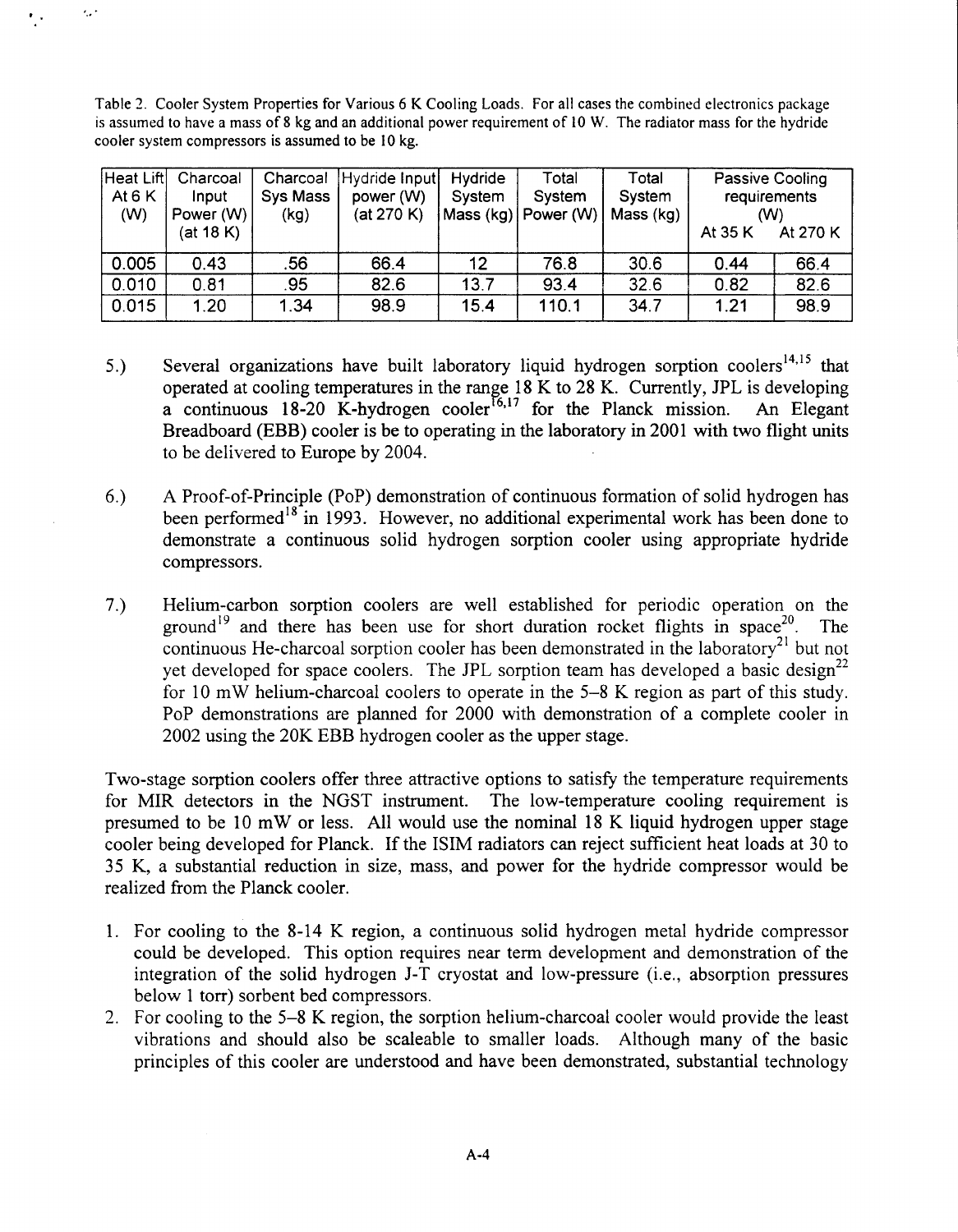development is required to develop a flight-qualified continuous-cycle cooler. This option is described more fully in the next section.

3. For cooling to the 4-8 K region, the mechanical compressor helium J-T cooler from either RAL/MMS or Ball could be integrated to the sorption 20 K cooler. Since the RAL/MMS cooler is to be mounted to the Planck sorption cooler, a combination that will be fully flight qualified by Planck, this is the least expensive, lowest risk, and most expeditious choice. However, potential vibration issues from the mechanical helium compressors remain.

# **2 Sorption Cooler Design for an NGST MIR Camera**

### **System Level**

 $\ddotsc$ 

**<sup>A</sup>**cooler system designed to provide base temperatures of 6 to 8 K will consist of two stages - a precooler to reach  $\sim$ 18 K and the final low-temperature stage. Additionally, the precooler will require precooling of the working fluid to less than  $\sim 60$  K, which will be provided by passive radiation. For the NGST ISIM cooler, the precooling temperature is expected to be 35-40 K. In this section, we present a design for a two-stage continuous sorption cooler system capable of achieving 6 K. Details of each of the stages will be presented separately, along with a summary of the combined system, because either of the stages could be used separately in a combination sorption/mechanical cooler system, as described in above.

The heat load on the low-temperature stage is expected to be  $\leq 10$  mW, depending on the number and characteristics of the specific detector arrays used in the MIR focal plane. Each array will dissipate approximately 1 mW, with the parasitic heat leak from lead wires  $\left(\sim\right)20/\text{array}$ , plus 16 for temperature monitoring and control) contributing an additional 0.03 mW/array. The heat leak through the supporting structure will also be small, assumed to be 0.16 mW independent of the number of arrays. We expect that seven  $1024x1024$  arrays would require  $\sim10$ mW of heat lift at 6 K (including parasitic heat loads to a single support structure from an 18 K precooling stage); the dependence of the cold-stage heat load on the number of detector arrays is shown in Figure A1 .

In order to provide 10 mW of heat lift, which would be sufficient for 7 detector arrays, the complete cooler system is expected to weigh 15 kg, requiring a total input power of 83 W, with



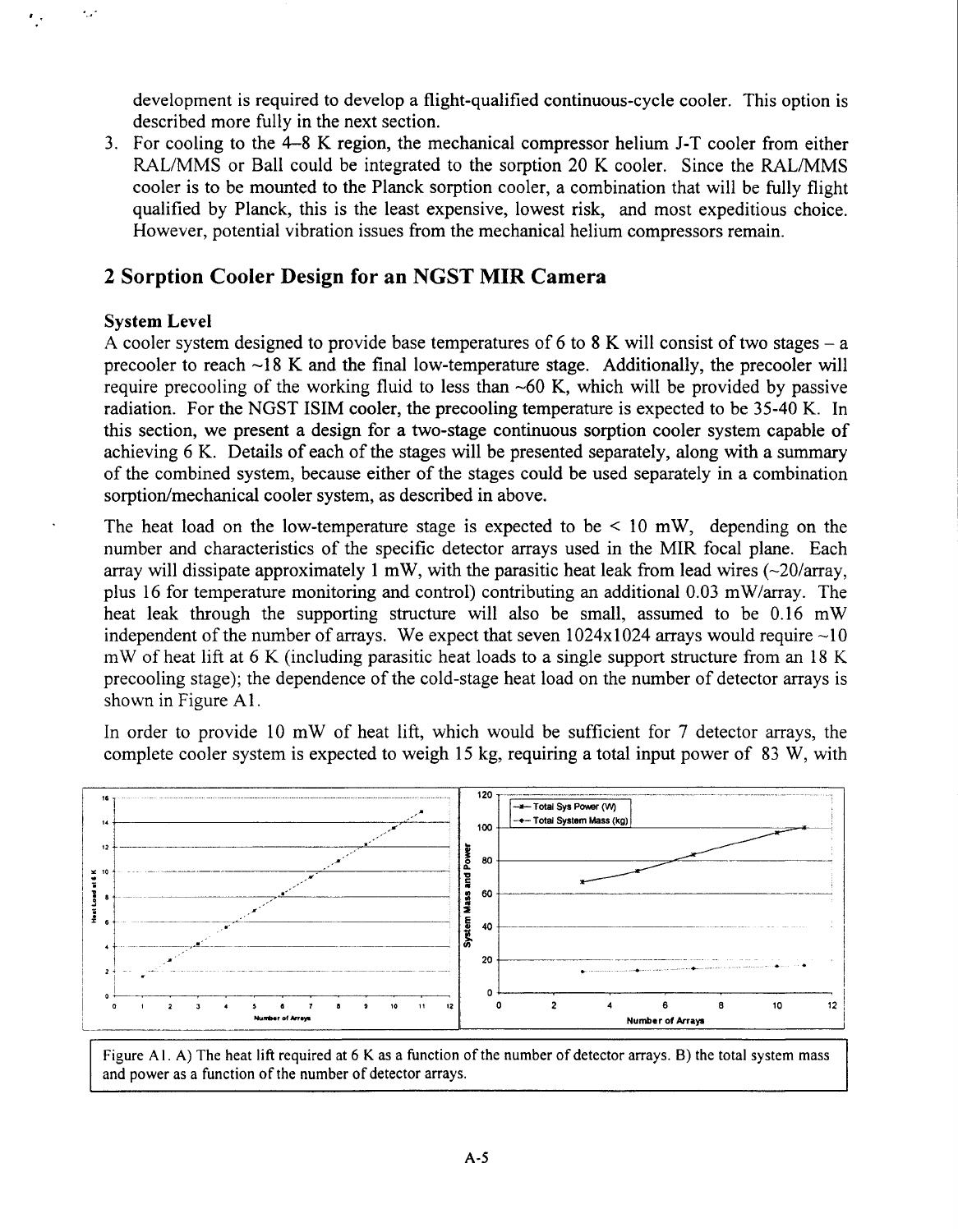a cooling efficiency of 8300 watts input power per watt of heat lift at 6 K. Table 2 shows the mass and power requirements of each of the stages, as well as the complete system, for heat lift of 5, 10, and 15 mW at 6 K.

#### **18 K Sorption Cooler**

<span id="page-5-0"></span>'. .-

The precooler design favored in this<br>study is a hydrogen-sorption study is a hydrogen-sorption refrigerator, based on the cooler in development for the Planck Surveyor mission $^{16,17}$ . The compressor system



is composed of a number of sorbent beds, each of which contain a  $\text{LaNi}_{4.8}\text{Sn}_{0.2}$  alloy that is capable of absorbing (and also desorbing) a substantial amount of H<sub>2</sub>. Typical operation capable of absorbing (and also desorbing) a substantial amount of  $H<sub>2</sub>$ . temperatures are 270 K for absorption of hydrogen and 470 K for desorption. The heatexhausted in cooling from 470 K back to 270 K is dissipated to space by a passive radiator located on the warm side of the spacecraft bus. The compressed hydrogen gas produced by the compressor system is cycled through a Joule-Thomson constriction at the cold head  $(\sim 18 \text{ K})$  to provide precooling for the 6 K cooler and to cool the detector enclosures. The heat removed from the 18 K stage is rejected almost entirely at the 35 K ISIM radiator.

One of the major advantages of the hydrogen-sorption cooler is that it can be easily scaled to meet different requirements by simply changing the length of the compressor beds. The 35-40 K passive precooling provided by NGST will require very small compressor beds  $-$  only  $\sim$ 10 cm long. This is substantially smaller than the compressors for the Planck system, and a redesign of the mechanical support system will enable further mass and power savings. Input power as a function of heat lift at 18 K is shown in Figure A2. A scale drawing of the Planck Sorption cooler system (after resizing for NGST ISIM requirements) is shown in Figure A3.

For an NGST hydrogen sorption cooler, the hydrogen compressor beds would be located on the



Figure **A3.** left) Scale drawing **of** the hydrogen sorption compressor system. The mounting plate is 500 mm **x**  800 mm **x** 7 mm. right) Scale drawing of the helium sorption cooler system design. The block containing the compressor elements also contains the Joule-Thomson constriction for the hydride cooler. The hydrogen precooling supply comes through the tube at the lower left. The outer block dimensions are **138 x** 92 **x 28** mm.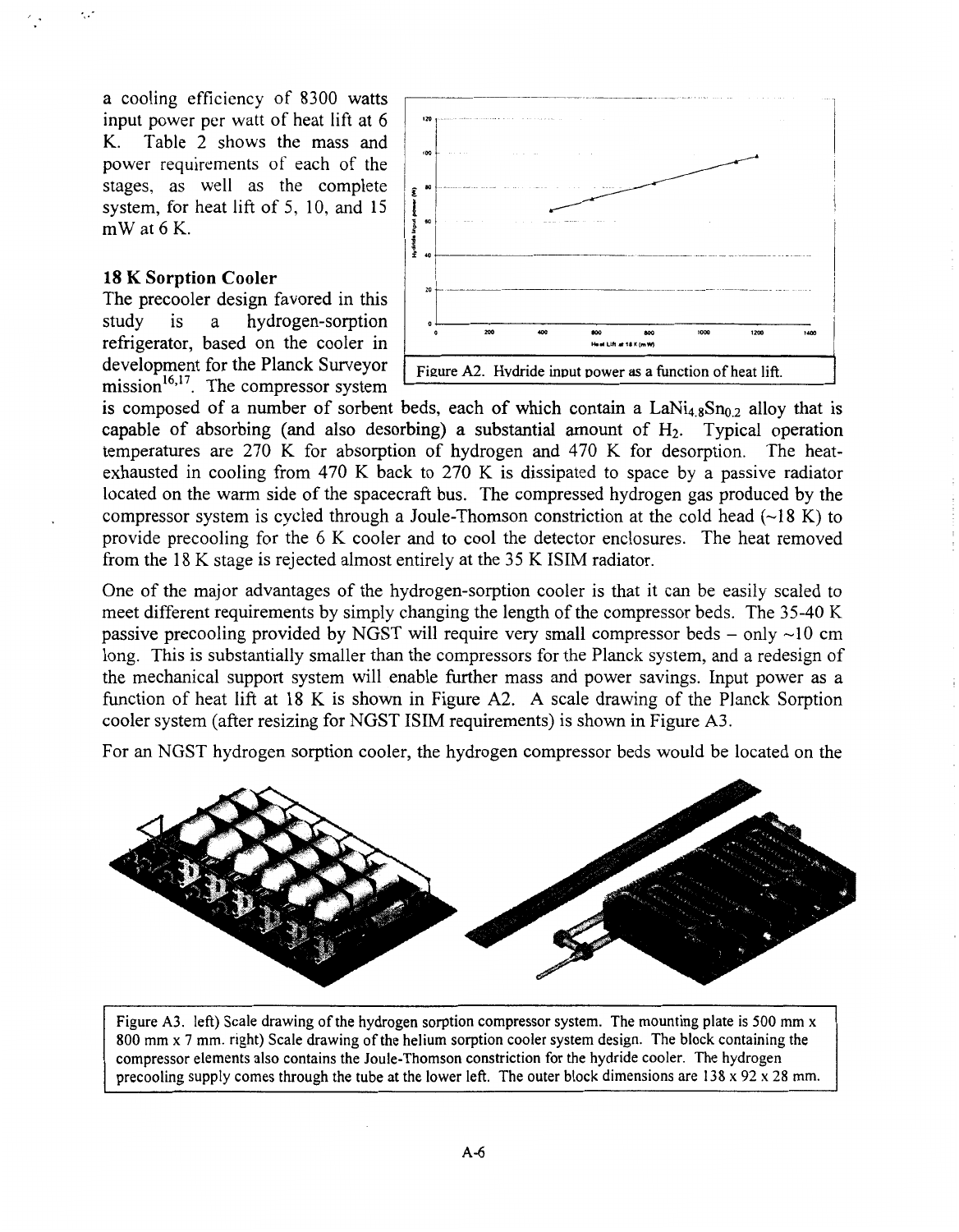warm side of the spacecraft bus and coupled to a passive radiator at  $\sim$ 270 K. The temperature oscillations of the 270 K radiator due to cycling of the compressors are expected to be less than  $+$ -1 K at  $\sim$ 1 mHz. Gas-gap heat switches completely enclose the compressor beds, shielding the rest of the spacecraft from the 470 K compressors, and are used to couple(decouple) the compressor beds to(from) the radiator during absorption(desorption). The outer radiator during absorption(desorption). shells of the gas gap heat switches are tightly coupled to the radiator and remain at roughly the radiator **iii iii**  $\int \int \int \int \int \int \int \int \sin^{2}x \sin^{2}x \, dx$ temperature, even when the compressor beds are at 470 **hlifum Ccnlpru\*rirs**  The heat switches also function by hydrogen sorption, but with different alloys as the sorbent material. The gas generated by the compressors is The gas generated by the compressors is transported to (and fiom) the 18 K cold head through tubes that uncoil during deployment of the ISIM support. The transport tubes also function as a tube-intube heat exchanger and are heat-sinked to the radiation Figure A4. Schematic of the combined shields as they pass through them from the warm side to the cold side. A schematic of the complete system, passive radiator at  $\sim$ 270 K. The temperature **high parameters of approximate** and *it search statements* 



including the low-temperature stage, is shown in Figure A4. The 18 K cooler can also cool the radiation shielding between the 6 K stage and the 35 K ISIM into its acceptable range.

#### **6 K cooler**

The 6 K cooler functions on a principle similar to that of the 18 K cooler, but uses carbon (charcoal) as the sorbent material and helium as the working fluid. Periodic charcoal-helium sorption coolers have been in common laboratory use for many years<sup>19</sup>, and have been flown on sounding-rocket flights<sup>20</sup>. Mechanically driven 10 mW Joule-Thomson coolers have already been developed for flight applications<sup>23</sup>, and are baselined as the 4 K cooler for **ESA**'s Planck Surveyor mission. Charcoal-sorption coolers have the advantages of simplicity, easy scalability, and zero vibration because they have no moving parts. Low power, closed cycle operation of a Joule-Thomson cooler driven by charcoal compressors was demonstrated in the laboratory more than 10 years ago by Duband<sup>21</sup>. In such systems helium is physisorbed onto the charcoal, rather than chemisorbed, and the system is not susceptible to degradation of the sorbent materials due to cycling or overheating.

The basic design of the present cooler model uses charcoal compressor beds that cycle between 80 K for desorption of the helium and 18 K for adsorption. The compressor beds are paired such that each pair of compressors has its own Joule-Thomson constriction that can function for flow in either direction - the gas is driven back and forth between the two compressor beds by alternating which bed is hot and which is cold. Three pairs of beds, operating out of phase, are used to provide continuous cooling, with the three pairs sharing a common counterflow heat exchanger. For camera designs in which there are multiple focal planes that are spatially separated each focal plane can be provided with its own set of compressors. Because the mass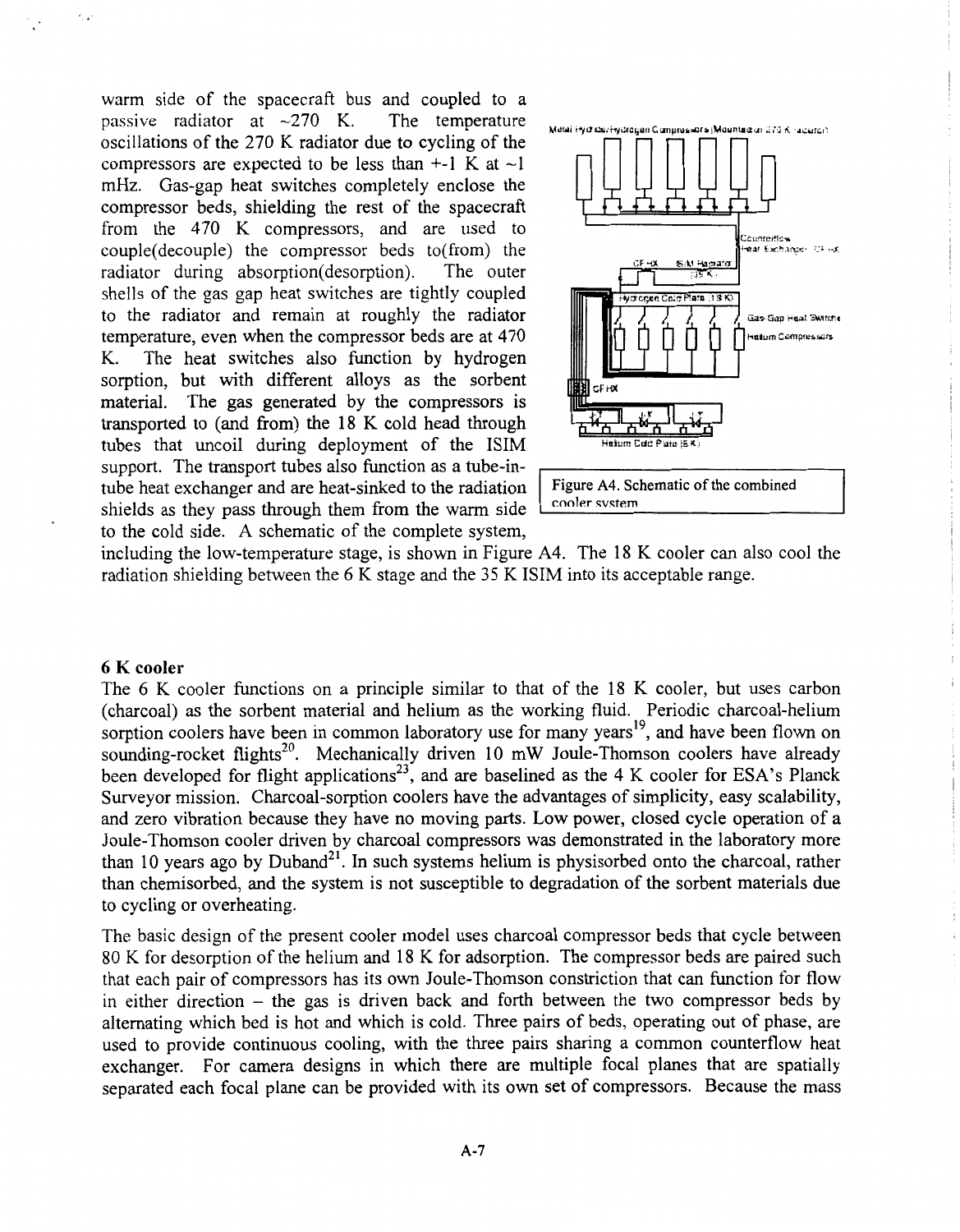<span id="page-7-0"></span>and power requirements of the compressors scale nearly linearly with the heat lift, multiple smaller coolers  $(e.g. two 5 mW cooles)$  are only slightly more massive and require only slightly more power than a single 10 mW cooler. The main mass penalty is from multiple supporting structures. The main cause of power increase will be due to the parasitic heat loads on the multiple focal planes.  $\ddot{\phantom{1}}$ 

In the present design the helium is always maintained above its critical point  $(T_c=5.2 \text{ K}, P_c=0.23 \text{ K})$ MPa for <sup>4</sup>He;  $T_c=3.32$  K, P<sub>c</sub>=0.117 MPa for <sup>3</sup>He), eliminating the need for reservoirs at the cold stage to capture liquid. The design can be readily modified to allow liquid production and capture. Heating and cooling of the beds is done with resistive heaters and gas-gap heat Heating and cooling of the beds is done with resistive heaters and gas-gap heat switches, respectively. Sorption driven gas-gap heat switches for the 4 to 10 K temperature range have been flown on sounding rocket flights<sup>24</sup>. Such heat switches work by alternately filling a narrow space between the compressor bed and the precooling stage with helium to provide thermal conduction between the stage and compressor and removing the gas to provide isolation. Separate small, low power  $(\sim mW)$  sorption pumps would be used to fill and evacuate the gas gaps. Figure A4 shows a schematic of the charcoal-helium system coupled to a Figure A4 shows a schematic of the charcoal-helium system coupled to a hydrogen sorption cooler.

Because the system has no moving parts, the failure modes are very limited; the most likely failure is plugging of the Joule-Thomson constriction due to contamination of the helium. This can be avoided by careful processing and handling of the system components during manufacture. By keeping the gas from each pair of beds isolated from the others, the system offers built-in redundancy against failure of a single subsystem. If one pair of beds fails, the timing on the remaining pairs can be adjusted to still provide continuous cooling, at the expense of somewhat larger temperature swings at the cold head. Micromachined check-valves are in



Figure **A5.** The lefthand figure shows how the charcoal compressor system might mount in the ISIM. The compressor is located in the upper right of the **ISIM** (inside the ellipse), and the focal plane is located slightly to the left of the compressor (circled). The figures on the right show details at the compressor (upper) and focal plane (lower). The tubes are gas supply and return lines. The yellow area at the focal plane indicates where the detectors would be mounted.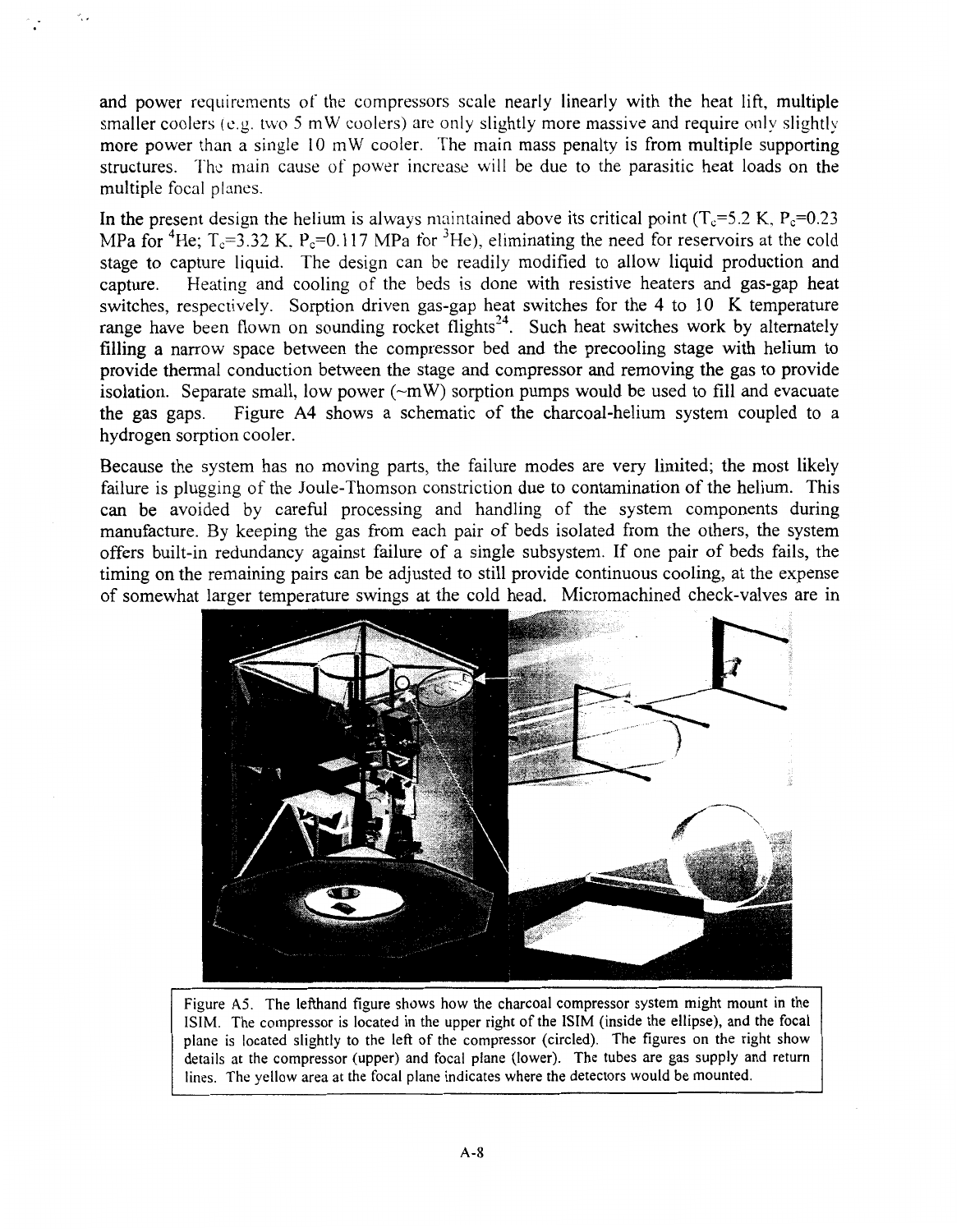development at the University of Twente in the Netherlands<sup>25</sup>, in cooperation with JPL, that would allow the complete system to operate with only a single Joule-Thomson valve. Check valves would reduce the complexity of the plumbing (making the system topology essentially the same as the hydrogen sorption system) at he possible expense of redundancy. If lowtemperature check valves are used, the helium charcoal gas-flow circuit in Figure A4 would **be**  replaced by a circuit much like that of the higher-temperature upper stage.

 $\gamma_{\rm eff}$  , and

**As** shown in Table 2, a 10 mW charcoal helium cooler will require -815 mW input power, which must be exhausted at the 18 K precooling stage, and would have a total mass of approximately 1 kg. [Figure](#page-5-0) **A3** shows preliminary designs of the hydrogen-sorption and heliumsorption compressors, and [Figure A5](#page-7-0) shows the same design as it might fit into the ISIM. The visible shells of the compressors beds in [Figure](#page-5-0) **A3** are the outsides of the gas-gap heat switches, and remain at approximately the temperature of the 18 K cold stage. The charcoal-containing compressor bed volumes are located inside of the gas-gap shells and are thermally isolated so that when a compressor bed is hot  $(-80 \text{ K})$  and desorbing there is less than 10 mW of heat leak to the 18 K stage.

<sup>5</sup> T. M. Davis, J. Reilly, B. J. Tomlinson, "Air Force Research Laboratory Cryocooler Technology Development", in *Cryocoolers 10,* edited by. R. G. Ross, Jr. (Kluwer AcademicPlenum, New York, 1999), 21-32.

W. L. Swift, et al., "Developments in Turbo Brayton Technology for Low Temperature Applications", presented at *6*  Space Cryogenics Workshop, Quebec, July, 1999.

<sup>3</sup> J. Bruning and T. Pilson, "Phillips Laboratory Space Cryocooler Development and Test Program", Adv. Cryogenic Eng. **43,** 165 1 (1998).

<sup>2</sup> R. L. OonK, D. S. Glaister, and R. Woodruff, Private Communication, August, 1999.

<sup>&</sup>lt;sup>1</sup> D. S. Glaister, M. Donabedian, D. G. T. Curran, and T. Davis, "An Overview of the Performance and Maturity of Long Life Cryocoolers for Space Applications", in *Cryocoofers 10,* edited by. R. G. Ross, Jr. (Kluwer Academic/Plenum, New York, 1999), 1-19.

 $^{2}$  A. H. Orlowska, T. W. Bradshaw, S. Scull, and B. J. Tomlinson, "Progress Towards the Development of a 10 K Closed Cycled Cooler for Space Use", in *Cryocoolers 10,* edited by. R. G. Ross, Jr. (Kluwer AcademicPlenum, New York, 1999), 67-76.

presented at Cryogenics Engineering Conference, Montreal, July, 1999; Cryomech Website at URL location: www.cryomech.com/pulsetube.html <sup>3</sup> C. Wang, and P. E. Gifford, "A Small-Scale Liquid Helium Plant by Using of 4 K Pulse Tube Cryorefrigerator"

<sup>&#</sup>x27; G. R. Chandratilleke, et al., "Conceptual Design of Space Qualified 4K Pulse Tube Cryocooler" in *Cryocoolers 10,*  edited by. R. G. Ross, Jr. (Kluwer Academic/Plenum, New York, 1999), 221-226; N. Yoshimura, et al.,

<sup>&</sup>quot;Performance Dependence of 4K Pulse Tube Cryocooler on Working Pressure", in *Cryocoolers IO,* edited by. R. G. Ross, Jr. (Kluwer Academic/Plenum, New York, 1999), 227-232.

J. A. McCormick, W. L. Swift, and H. Sixsmith, "Progress on the Development of Miniature Turbomachines for **7**  Low-Capacity Reverse-Brayton Cryocoolers", in *Cryocoolers 9,* edited by R. G. Ross, Jr. (Plenum, New York, 1997), 475-483.

<sup>8,</sup> edited by R. G. Ross, Jr. (Plenum, New York, 1995), **525-535:** R. **S.** Bhatia, A. G. Murray, M. J. Griffin, P. A. R. Ade, T. W. Bradshaw, and A. **H.** Orlowska, "Integration of a Photocondcutive Detector with a 4 K Cryocooler" in *Cryocoofers 9,* edited by R. G. Ross, Jr. (Plenum, New York, 1997), 949-957. <sup>9</sup> B. G. Jones and D. W. Ramsay, "Qualification of a 4 K Mechanical Cooler for Space Applications" in *Cryocoolers* 

Development of a 20 K/4 K Mechanical Cooler", Proc. 1998 Space Cryogenics Workshop (In Press); S. R. Scull, B. G. Jones, T. W. Bradshaw, A. H. Orlowksa, and C. **I.** Jewell, "Design and Development of a 4K Mechanical Cooler", in *Cryocoofers IO,* edited by. R. G. Ross, Jr. (Kluwer AcademicPlenum, New York, 1999), 513-519. **<sup>10</sup>**A. N. Wombwell, S. R. Scull, B. G. Jones, T. W. Bradshaw, A. H. Orlowska, and C. I. Jewell, "Design and

edited by. R. G. Ross, Jr. (Kluwer Academic/Plenum, New York, 1999), **505-5** 1 1. II R. Levenduski, W. Gully, and **J.** Lester, "Hybrid 10 K Cryocooler for Space Applications", in *Cryocoofers 10,* 

R. C. Bowman, Jr., P. B. Karlmann, and **S.** Bard, Brilliant Eyes Ten-Kelvin Sorption Cryocooler Experiment **13**  (BETSCE) Final Report, JPL Technical Publication 97-14, Issued September 12, 1997.